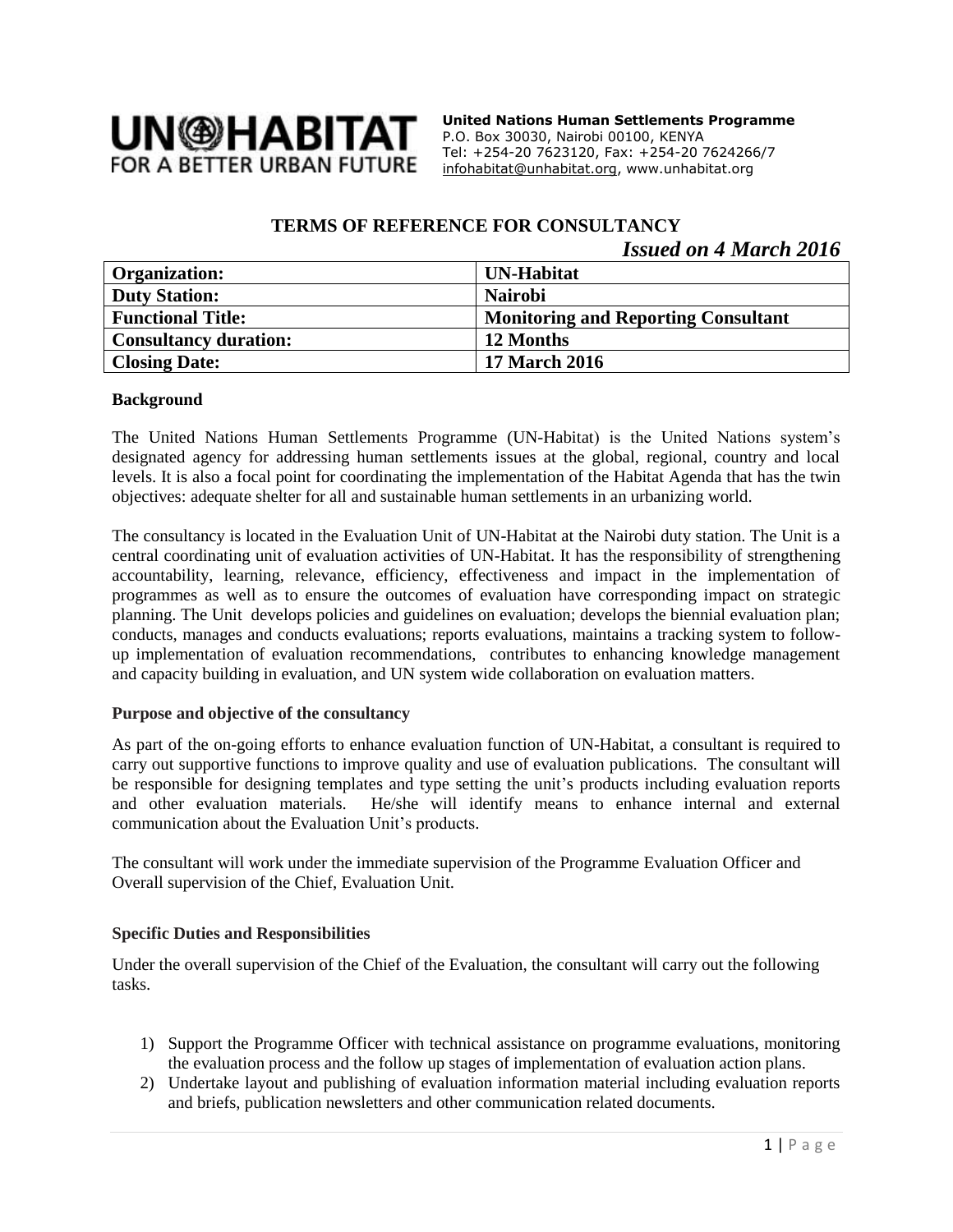- 3) Support the writing of substantive reports and contributions including evaluation reports and briefs, and contribute to the evaluation knowledge management and learning strategy.
- 4) Develop detailed approaches for planning and dissemination of resources and publications, fulfilling the communication requirements in a comprehensive and coordinated strategy.
- 5) Support research on specific topics, when needed, aimed at knowledge sharing.
- 6) Support the organization of events planned by the unit, including logistics and administrative aspects.
- 7) Provide other ad hoc support to implement the communications strategy.
- 8) Perform any other tasks assigned by the supervisors.

#### **Competences**

**Professionalism:** Knowledge of substantive field of work in general and specific areas being supervised. Ability to plan and layout good formats for evaluation reports, demonstrated experience in the communications, Good information technology skills. Awareness of evaluation issues and willingness to learn and apply new electronic editing tools, show pride in work and achievements, conscientious and efficient in meeting commitments, observing deadlines and achieving planned results. Remain calm in stressful situations.

**Planning and Organizing:** Develop clear goals that are consistent with agreed strategies: Identifies priority activities and assignments and adjusts priorities as required. Allocates appropriate amount of time for completing work. Foresees risks and allows for contingencies when planning. Monitors and adjusts plans and actions as necessary; uses time efficiently.

**Communication:** Speaks and writes clearly and effectively. Listens to others, correctly interprets messages from others and responds appropriately. Asks questions to clarify and exhibits interest in having two-way communication. Demonstrates openness in sharing information and keeping people informed. Keeps supervisors regularly informed of progress.

**Creativity:** Actively seeks to improve services. Offers new and different options to solve problems. Promotes and persuades others to consider new ideas. Is not bound by current thinking or traditional approaches, takes calculated risks on new and unusual ideas.

#### **Education:**

First level University degree in communications. Technical training in communications and evaluation desirable.

#### **Work experience:**

At least four years progressively responsible experience in communication or experience in working international organizations.

#### **Language:**

English and French are the working languages of the United Nations. Excellent proficiency in English both verbal and written is required.

#### **Remuneration**: